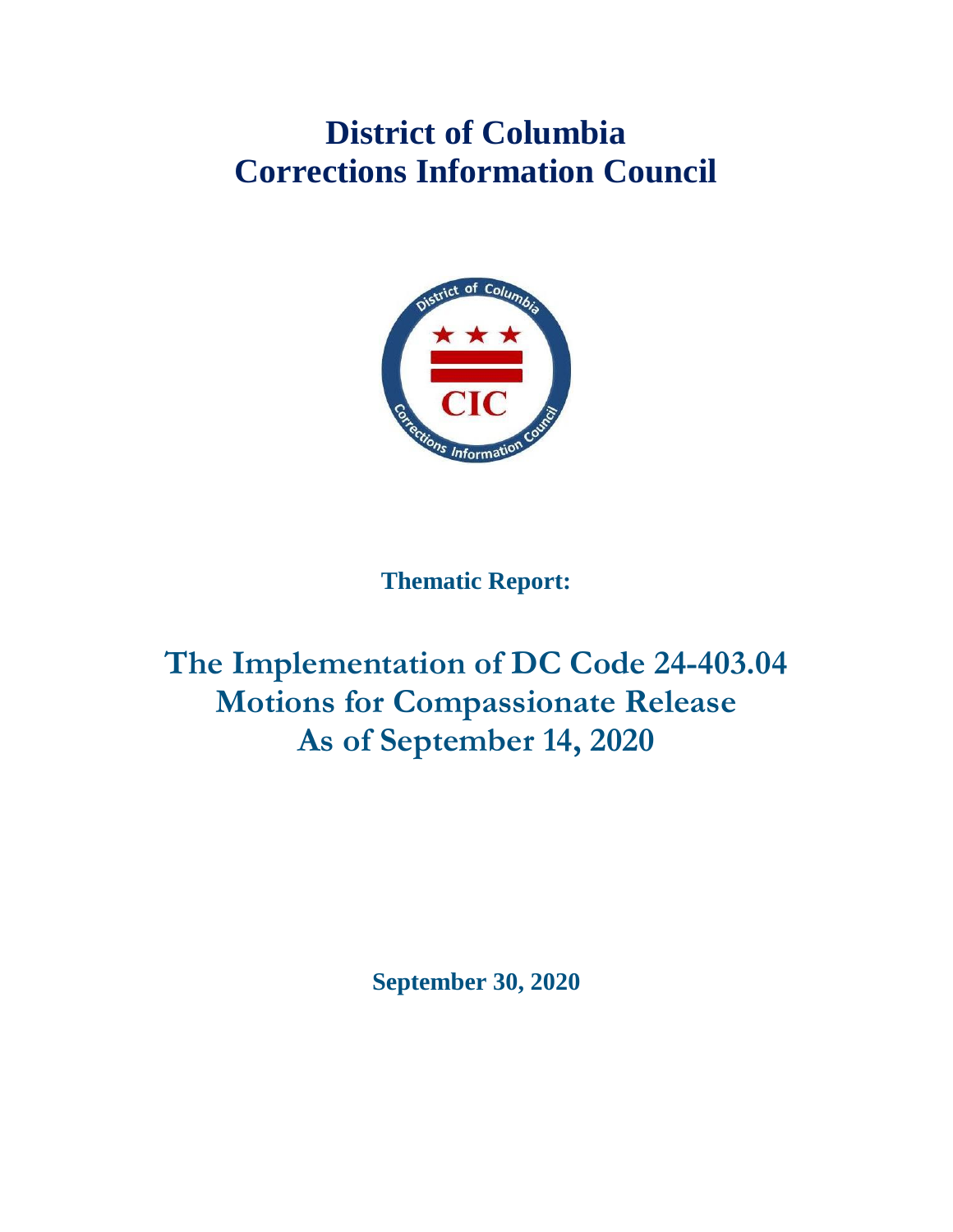

### **District of Columbia Corrections Information Council**

Charles Thornton, Board Chair Katharine A. Huffman, Board Member Calvin Woodland Jr., Board Member Nkechi Taifa, Board Member Charlie Whitaker, Board Member

#### *About the District of Columbia Corrections Information Council*

The District of Columbia Corrections Information Council (CIC) is an independent oversight body mandated by the United States Congress and the Council of the District of Columbia to inspect, monitor, and report on the conditions of confinement in correctional facilities where residents from the District of Columbia are incarcerated. This includes facilities operated by the Federal Bureau of Prisons (BOP), the District of Columbia Department of Corrections (DOC), and private contractors.

The CIC reports its observations and recommendations to the District of Columbia Representative in the United States Congress, the Mayor of the District of Columbia, the Council of the District of Columbia, the District of Columbia Deputy Mayor for Public Safety and Justice, the Director of the BOP, the Director of the DOC, and the community.

Although the CIC does not handle individual complaints or provide legal representation or advice, individuals are still encouraged to contact the CIC. Reports, concerns, and general information from incarcerated DC residents and the public are very important to the CIC, and they greatly inform our inspection schedule, recommendations, and reports. However, unless expressly permitted by the individuals or required by law, names and identifying information of residents, corrections staff not in leadership, and members of the general public will be kept anonymous and confidential.

#### **DC Corrections Information Council**

1400 I Street, NW Suite 400 Washington, DC 20005 Phone: (202) 478-9211 Email: dccic@dc.gov Website: https://cic.dc.gov/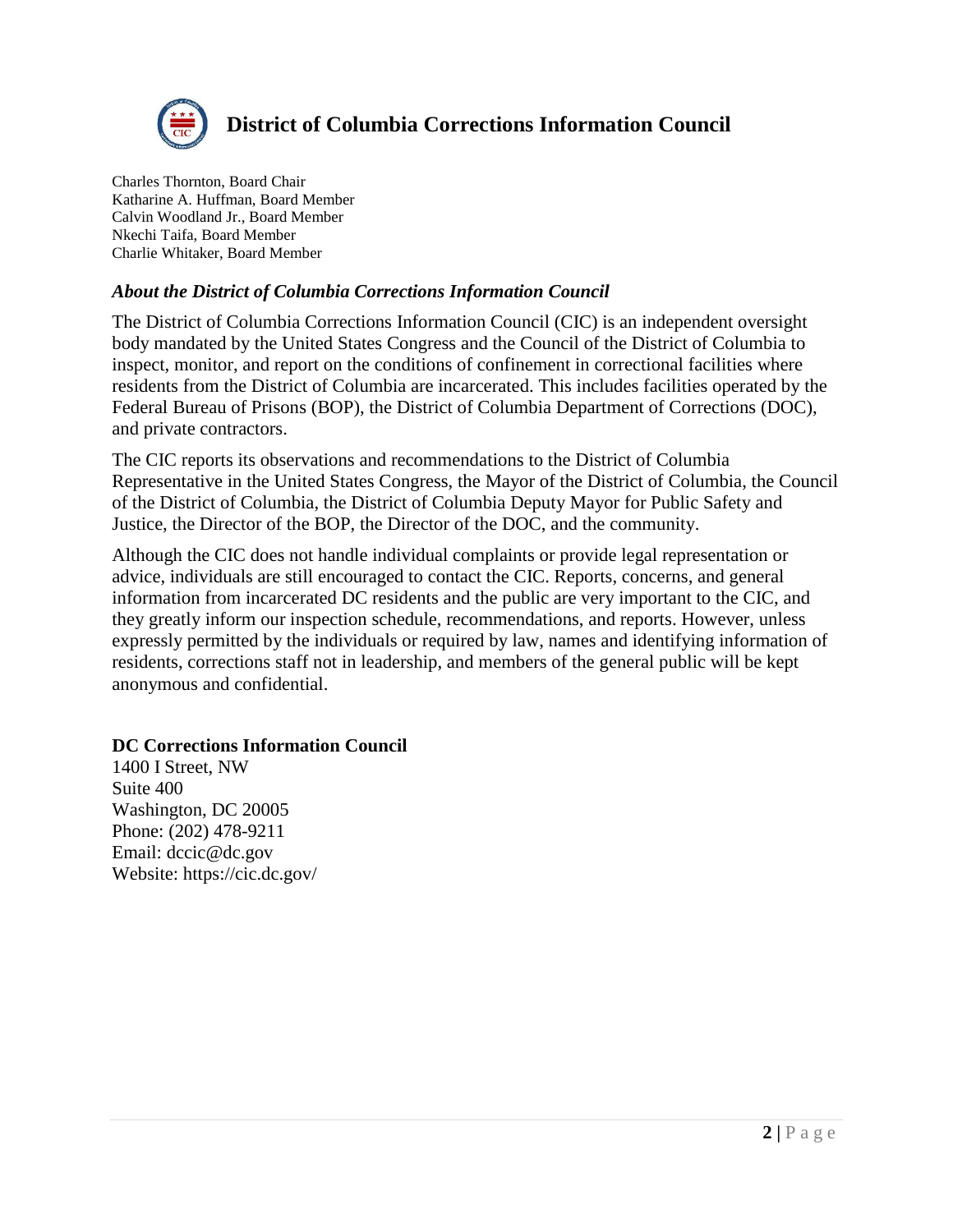# **Table of Contents**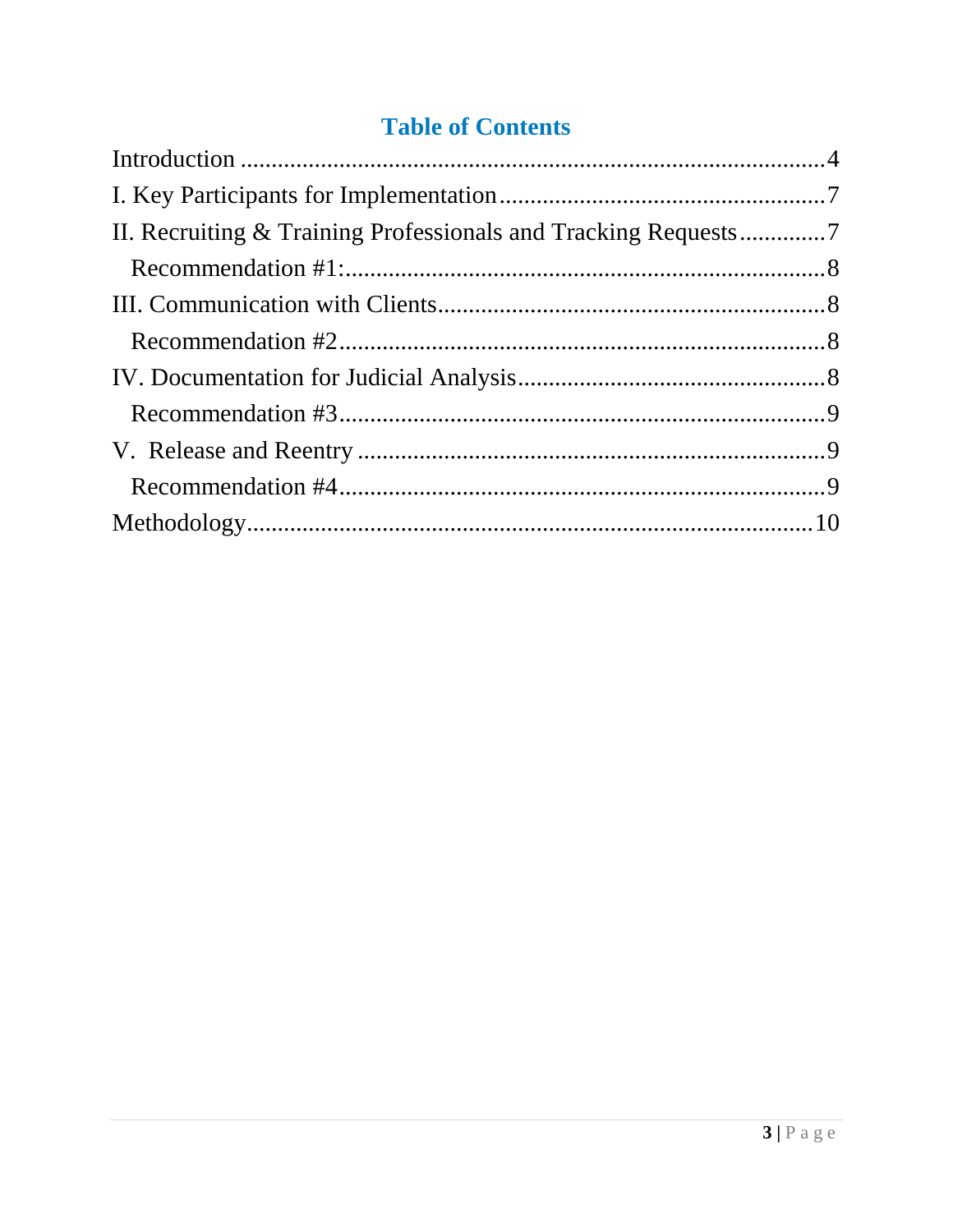#### **Introduction**

<span id="page-3-0"></span>On April 7, 2020, the DC Council passed emergency legislation which expanded the eligibility of DC Code Offenders to apply to the Superior Court for compassionate release. In assessing applications, judges must consider a myriad of factors. While age and medical care levels are not exhaustive of these factors, 272 of DC Code offenders currently in the Federal Bureau of Prisons (BOP) are age 60 and above, and eighty-two (82) are coded as medical care level 3 and level 4.

As of August 18, 2020, two hundred and forty-eight (248) cases had been filed in Superior Court. Of those, one hundred and four (104) cases have been decided. Of those, twenty-nine (29) persons had been granted compassionate release as a result of the new legislation. As of September  $14<sup>th</sup>$ , the filings increased to three hundred and fourteen (314), and the number of decided cases grew to one hundred and thirty-three (133). In total to date, thirty-eight (38) persons have been granted compassionate release.

Data is being collected by Superior Court about the age, length of sentence, and medical conditions noted in each motion. However, the data must also address answer key questions about the extent and relevance of rehabilitative programming, which is needed to counterweight the perceived dangerousness of the individual based on the seriousness and nature of the original offense. Motions for compassionate release are guided by the following parameters:

**§ 24–403.04. Motions for compassionate release for individuals convicted of felony offenses.**

**(a)** Notwithstanding any other provision of law, the court may modify a term of imprisonment imposed upon a defendant if it determines the defendant is not a danger to the safety of any other person or the community, pursuant to the factors to be considered in 18 U.S.C. §§ 3142(g) and 3553(a) and evidence of the defendant's rehabilitation while incarcerated, and:

**(1)** The defendant has a terminal illness, which means a disease or condition with an end-of-life trajectory;

**(2)** The defendant is 60 years of age or older and has served at least 25 years in prison; or

**(3)** Other extraordinary and compelling reasons warrant such a modification, including:

**(A)** A debilitating medical condition involving an incurable, progressive illness, or a debilitating injury from which the defendant will not recover;

**(B)** Elderly age, defined as a defendant who:

 **(i)** Is 60 years of age or older;

 **(ii)** Has served at least 20 years in prison or has served the greater of 10 years or 75% of his or her sentence; and

 **(iii)** Suffers from a chronic or serious medical condition related to the aging process or that causes an acute vulnerability to severe medical complications or death as a result of COVID-19;

**(C)** Death or incapacitation of the family member caregiver of the defendant's children; or

**(D)** Incapacitation of a spouse or a domestic partner when the defendant would be the only available caregiver for the spouse or domestic partner.

**(b)** Motions brought pursuant to this section may be brought by the United States Attorney's Office for the District of Columbia, the Bureau of Prisons, the United States Parole Commission, or the defendant.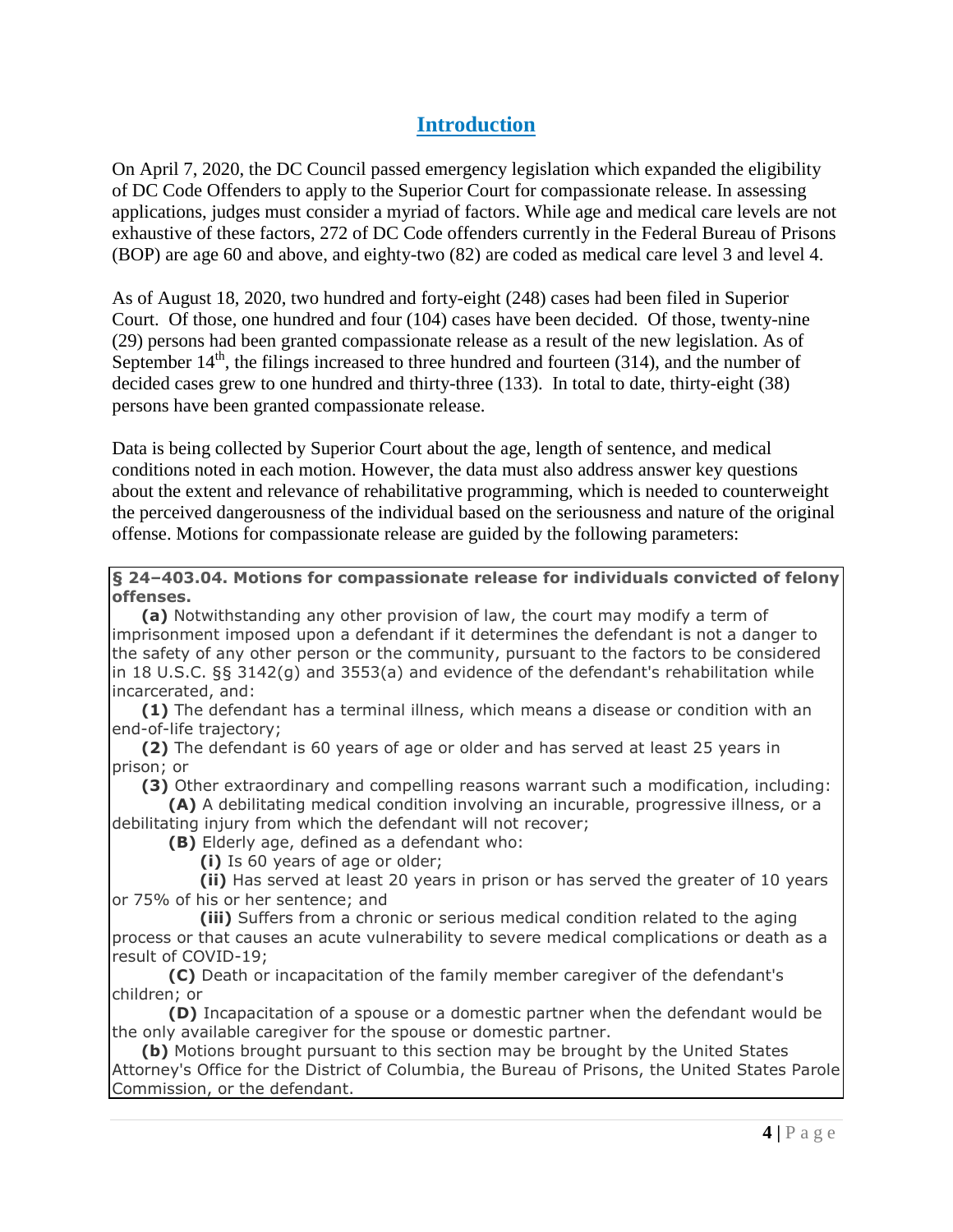**(c)** Although a hearing is not required, to provide for timely review of a motion made pursuant to this section and at the request of counsel for the defendant, the court may waive the appearance of a defendant currently held in the custody of the Bureau of Prisons. **(d)** For the purposes of this section, the term "COVID-19" means the disease caused by the novel 2019 coronavirus SARS-CoV-2.

In accordance with § 24–403.04, the following factors are also considered under U.S.C. §  $3142(g):$ <sup>1</sup>

**(1)** the nature and circumstances of the [offense](https://www.law.cornell.edu/definitions/uscode.php?width=840&height=800&iframe=true&def_id=18-USC-1548815702-833647311&term_occur=999&term_src=title:18:part:II:chapter:207:section:3142) charged, including whether the [offense](https://www.law.cornell.edu/definitions/uscode.php?width=840&height=800&iframe=true&def_id=18-USC-1548815702-833647311&term_occur=999&term_src=title:18:part:II:chapter:207:section:3142) is a [crime of violence,](https://www.law.cornell.edu/definitions/uscode.php?width=840&height=800&iframe=true&def_id=18-USC-2142776470-833647313&term_occur=999&term_src=title:18:part:II:chapter:207:section:3142) a violation of section 1591, a Federal crime of terrorism, or involves a minor victim or a controlled substance, firearm, explosive, or destructive device; **(2)** the weight of the evidence against the person;

**(3)** the history and characteristics of the person, including—

**(A)** the person's character, physical and mental condition, family ties, employment, financial resources, length of residence in the community, community ties, past conduct, history relating to drug or alcohol abuse, criminal history, and record concerning appearance at court proceedings; and

**(B)** whether, at the time of the current [offense](https://www.law.cornell.edu/definitions/uscode.php?width=840&height=800&iframe=true&def_id=18-USC-1548815702-833647311&term_occur=999&term_src=title:18:part:II:chapter:207:section:3142) or arrest, the person was on probation, on parole, or on other release pending trial, sentencing, appeal, or completion of sentence for an [offense](https://www.law.cornell.edu/definitions/uscode.php?width=840&height=800&iframe=true&def_id=18-USC-1548815702-833647311&term_occur=999&term_src=title:18:part:II:chapter:207:section:3142) under Federal, [State,](https://www.law.cornell.edu/definitions/uscode.php?width=840&height=800&iframe=true&def_id=18-USC-80204913-833647314&term_occur=999&term_src=title:18:part:II:chapter:207:section:3142) or local law; and

**(4)** the nature and seriousness of the danger to any person or the community that would be posed by the person's release. In considering the conditions of release described in subsection  $(c)(1)(B)(xi)$  or  $(c)(1)(B)(xii)$  of this section, the [judicial officer](https://www.law.cornell.edu/definitions/uscode.php?width=840&height=800&iframe=true&def_id=18-USC-1310131767-833648271&term_occur=999&term_src=title:18:part:II:chapter:207:section:3142) may upon his own motion, or shall upon the motion of the Government, conduct an inquiry into the source of the property to be designated for potential forfeiture or offered as collateral to secure a bond, and shall decline to accept the designation, or the use as collateral, of property that, because of its source, will not reasonably assure the appearance of the person as required.

 $\overline{a}$ 

<sup>&</sup>lt;sup>1</sup> Available at [https://www.law.cornell.edu/uscode/text/18/3142.](https://www.law.cornell.edu/uscode/text/18/3142)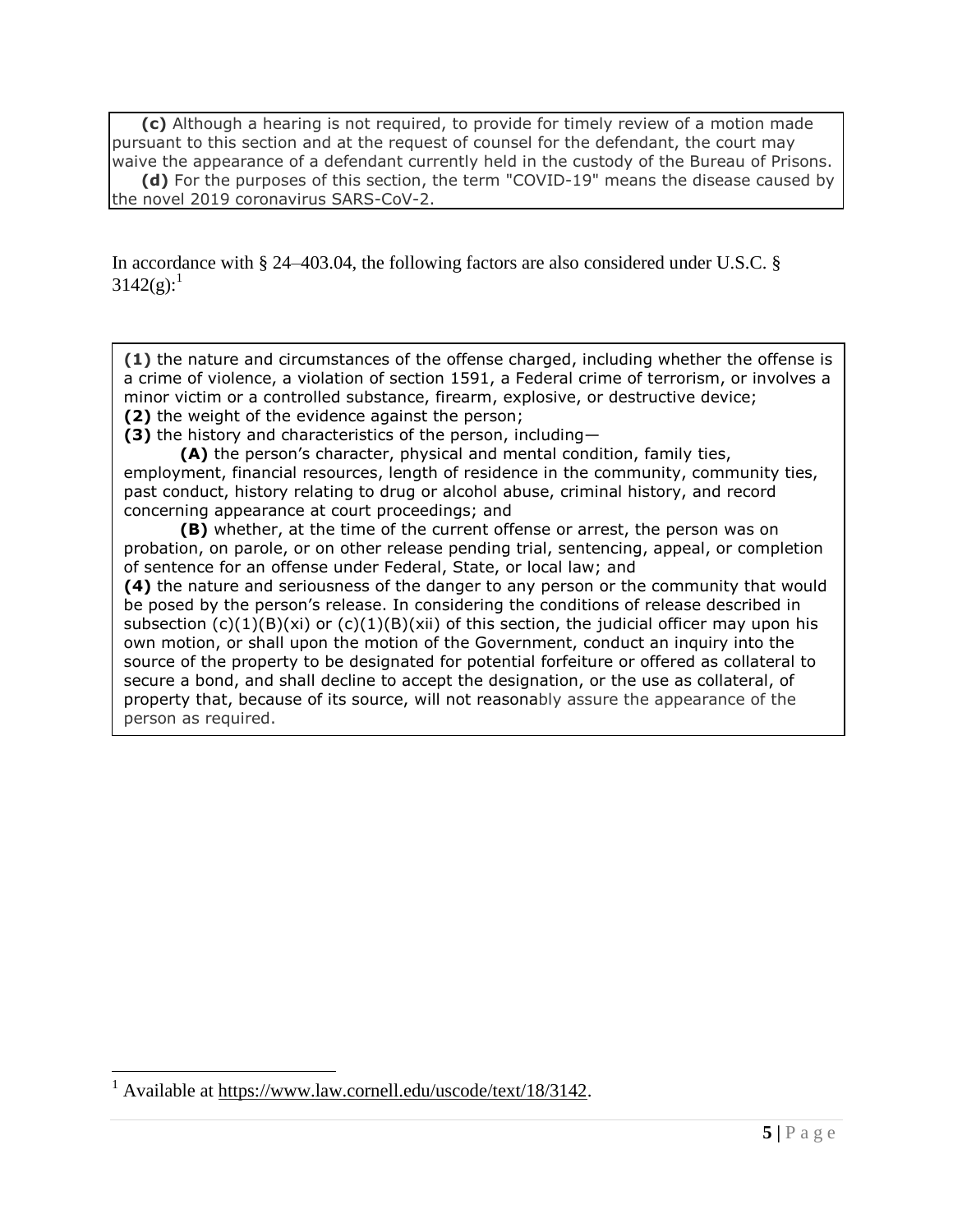Additional factors to be considered under U.S.C. § 3553(a), as directed by § 24–403.04, are as follows: 2

**(1)** the nature and circumstances of the offense and the history and characteristics of the defendant;

**(2)** the need for the sentence imposed—

**(A)** to reflect the seriousness of the offense, to promote respect for the law, and to provide just punishment for the offense;

**(B)** to afford adequate deterrence to criminal conduct;

**(C)** to protect the public from further crimes of the defendant; and

**(D)** to provide the defendant with needed educational or vocational training,

medical care, or other correctional treatment in the most effective manner; **(3)** the kinds of sentences available;

**(4)** the kinds of sentence and the sentencing range established for—

**(A )**the applicable category of offense committed by the applicable category of defendant as set forth in the guidelines—

- **(i)** issued by the Sentencing Commission pursuant to [section 994\(a\)\(1\)](https://www.law.cornell.edu/uscode/text/28/994#a_1)  [of title 28,](https://www.law.cornell.edu/uscode/text/28/994#a_1) United States Code, subject to any amendments made to such guidelines by act of Congress (regardless of whether such amendments have yet to be incorporated by the Sentencing Commission into amendments issued under [section 994\(p\) of title](https://www.law.cornell.edu/uscode/text/28/994#p)  [28\)](https://www.law.cornell.edu/uscode/text/28/994#p); and
- **(ii)** that, except as provided in section 3742(g), are in effect on the date the defendant is sentenced; or

**(B)** in the case of a violation of probation or supervised release, the applicable guidelines or policy statements issued by the Sentencing Commission pursuant to [section](https://www.law.cornell.edu/uscode/text/28/994#a_3)  [994\(a\)\(3\) of title 28,](https://www.law.cornell.edu/uscode/text/28/994#a_3) United States Code, taking into account any amendments made to such guidelines or policy statements by act of Congress (regardless of whether such amendments have yet to be incorporated by the Sentencing Commission into amendments issued under section [994\(p\) of title 28\)](https://www.law.cornell.edu/uscode/text/28/994#p);

**(5)** any pertinent policy statement—

 $\overline{a}$ 

**(A)** issued by the Sentencing Commission pursuant to [section 994\(a\)\(2\) of title](https://www.law.cornell.edu/uscode/text/28/994#a_2)  [28,](https://www.law.cornell.edu/uscode/text/28/994#a_2) United States Code, subject to any amendments made to such policy statement by act of Congress (regardless of whether such amendments have yet to be incorporated by the Sentencing Commission into amendments issued under [section 994\(p\) of title 28\)](https://www.law.cornell.edu/uscode/text/28/994#p); and

**(B)** that, except as provided in section 3742(g), is in effect on the date the defendant is sentenced[.\[1\]](https://www.law.cornell.edu/uscode/text/18/3553#fn002243)

**(6)** the need to avoid unwarranted sentence disparities among defendants with similar records who have been found guilty of similar conduct; and

**(7)** the need to provide restitution to any victims of the offense.

 $^{2}$  Available at [https://www.law.cornell.edu/uscode/text/18/3553.](https://www.law.cornell.edu/uscode/text/18/3553)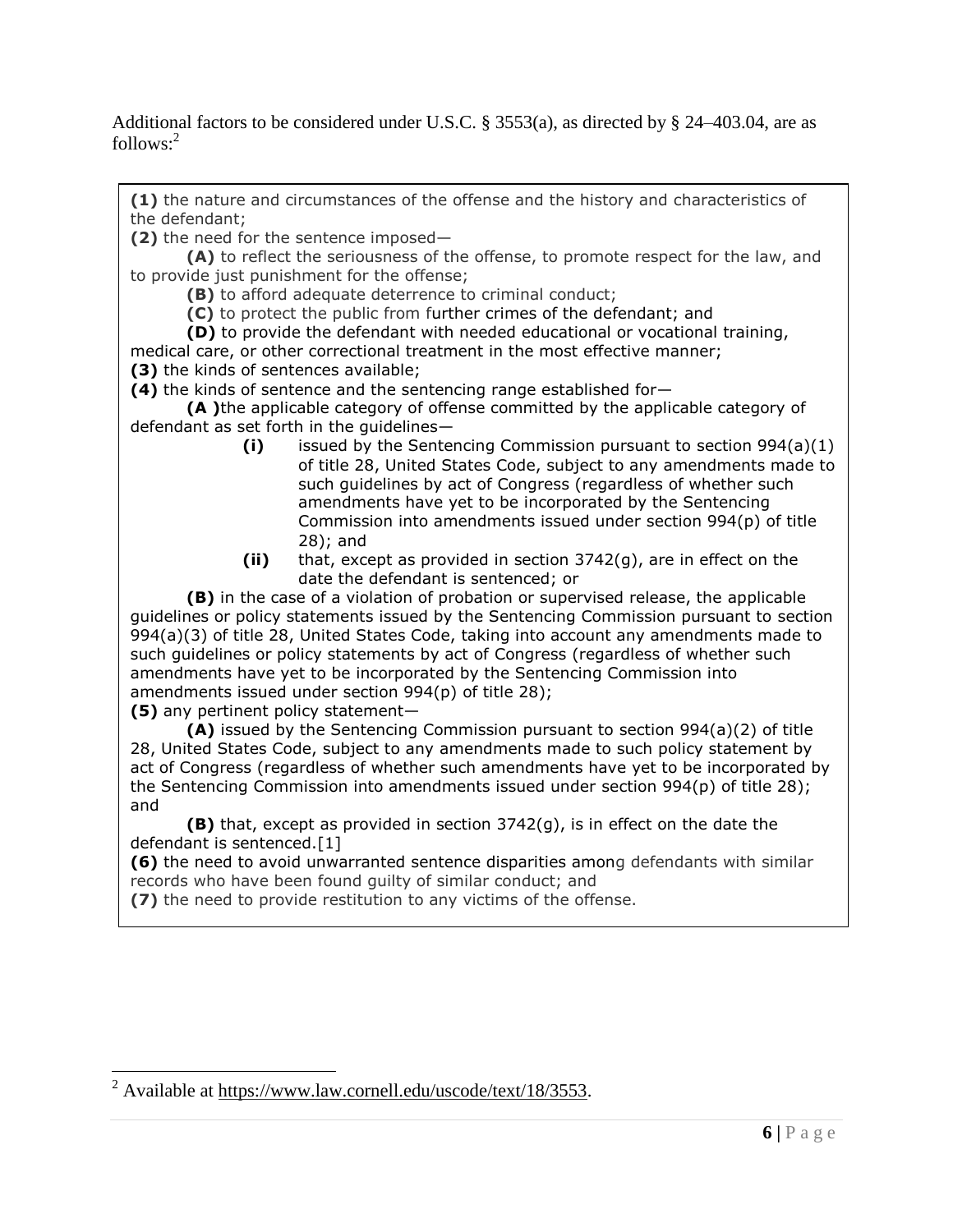# **I. Key Participants for Implementation**

<span id="page-6-0"></span>Soon after the passage of the legislation, the Washington Lawyers' Committee, the Public Defender Service for the District of Columbia, the National Association of Criminal Defense Lawyers, and several organizations coordinated to provide information about the new legislation, and create the DC Compassionate Release Clearinghouse to assign volunteer attorneys to persons deemed eligible to apply for compassionate release. The DC Corrections Information Council (CIC) mailed copies of the informational materials to every DC Code offender in the custody of the Federal Bureau of Prisons (BOP), which explained the revised legislation and the process for contacting the Clearinghouse. The Clearinghouse facilitated the initial process of screening applicants for eligibility consistent with compassionate release criteria. The Clearinghouse also hosts a web based system of tracking applications: [https://crclearinghouse.org/applicants/applicantrecord.](https://crclearinghouse.org/applicants/applicantrecord)

Superior Court, which had been hearing pro se and other applications for sentence reconsiderations, created procedures for responding to and tracking cases created by the new legislation. Pro bono attorneys, the US Attorney's Office for the District of Columbia (USAO), and approximately 60 sitting judges have also expended time and effort on the execution of the legislation. There was an initial sense of urgency that has now been replaced with structures for sustainability. Protocols have been developed by the courts, and training materials, including model pleadings, are available for pro bono attorneys.

The BOP relays applicants' personal records to the  $USAO<sup>3</sup>$  and - subsequently, to counsel handling the cases for applicants. <sup>4</sup> While the files are not exhaustive (*infra*), records are retrieved more efficiently since each attorney representing a compassionate release candidate does not have to seek all documents directly from the BOP. Processes for informing BOP residents of the legislation, screening questionnaires, assigning lawyers, and filing cases are progressing. Procedures are continuing to evolve as the volume of applications increases.

Another area of collaboration is the role of local organizations and agencies in seeking re-entry resources (*infra*).While some of the collaborations are undergirded by a formal Memorandum of Understanding, much of the cooperation and collaboration relies on existing informal relationships.

## <span id="page-6-1"></span>**II. Recruiting & Training Professionals and Tracking Requests**

Approximately 600-700 prisoners have contacted the DC Compassionate Release Clearinghouse seeking legal assistance. Of these, approximately 300 have been filed. Of the more than 600 cases, the DC Public Defender Service is handling close to 100 cases, which leaves a great need for Pro Bono and Criminal Justice Act (CJA) lawyers. The Compassionate Release

 $\overline{a}$ 

<sup>&</sup>lt;sup>3</sup> The United States Attorney's Office for the District of Columbia serves as a local and federal prosecutor. See [https://www.justice.gov/usao-dc.](https://www.justice.gov/usao-dc)

<sup>4</sup> The BOP is not a decision maker as compared to its role under the federal First Step Act.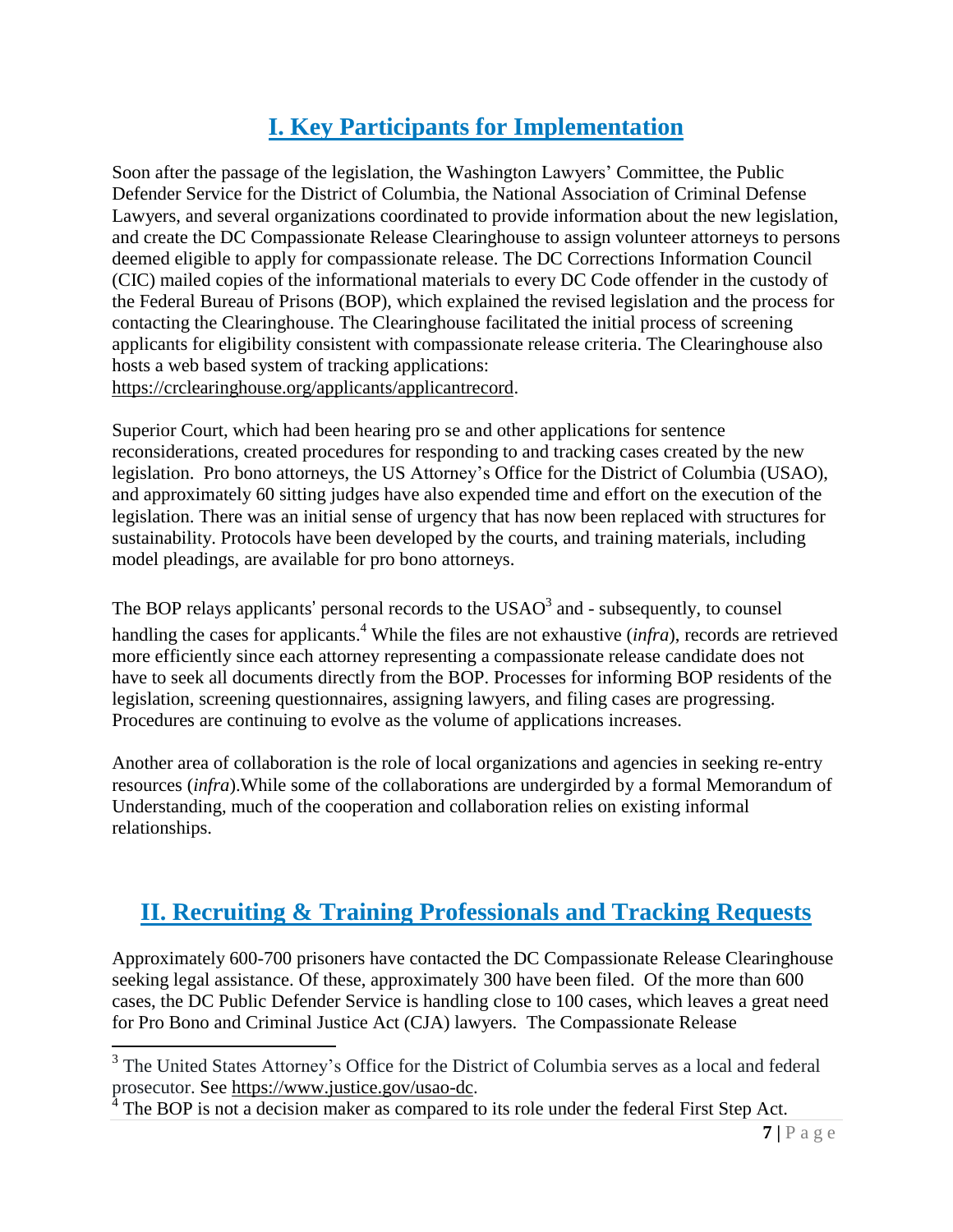Clearinghouse has also actively recruited attorneys, social workers, and medical professionals on its website.

The Compassionate Release Clearinghouse seeks attorneys to draft and file compassionate release motions for prisoners, social workers to assist attorneys with prisoners 'reentry needs, and medical professionals to help attorneys understand clients 'medical conditions and explain to courts the urgency in light of impending medical emergency in overcrowded and unsanitary prisons.<sup>5</sup>

Through the Clearinghouse, various legal entities assembled training manuals and webinars, and developed resources and sample petitions to help recruit, train, and assign lawyers to cases. While these materials have been helpful for the recruitment and training of attorneys, additional attorneys are needed to address the number of applications.

### <span id="page-7-0"></span>*Recommendation #1:*

<span id="page-7-1"></span>Consider funding incentives for the successful recruitment of additional attorneys willing to represent compassionate release candidates.

## **III. Communication with Clients**

Due to restrictions of movement created by COVID-19 protocols, individuals must be escorted by case workers or counselors for legal calls. There is concern that some protocols impact standards for attorney-client communications, because frequency and ease of communication varies depending upon personnel. One attorney noted that it took almost two weeks before being able to speak by telephone with an assigned client. It is not clear if the BOP has provided guidance to case workers and counselors about the new legislation in order to encourage timely responses to both attorneys and incarcerated individuals who request legal calls. Attorneys require such access in order to effectively represent their clients, and incarcerated individuals require an ability to regularly communicate with counsel and acquire updates on the status of their applications.

### *Recommendation #2*

<span id="page-7-3"></span><span id="page-7-2"></span>Facilitate consistent access to telephone calls between attorneys and their clients.

## **IV. Documentation for Judicial Analysis**

The legislation calls for flexibility in addressing individual and family circumstances. Subsequently, judges are seeking as much information about each case as possible, including proof of an inmate's productive use of time. Certifications, participation in educational programming, disciplinary reports, family circumstances, and re-entry plans are all useful for

 $\overline{a}$ <sup>5</sup> Notice available at [https://crclearinghouse.org/.](https://crclearinghouse.org/)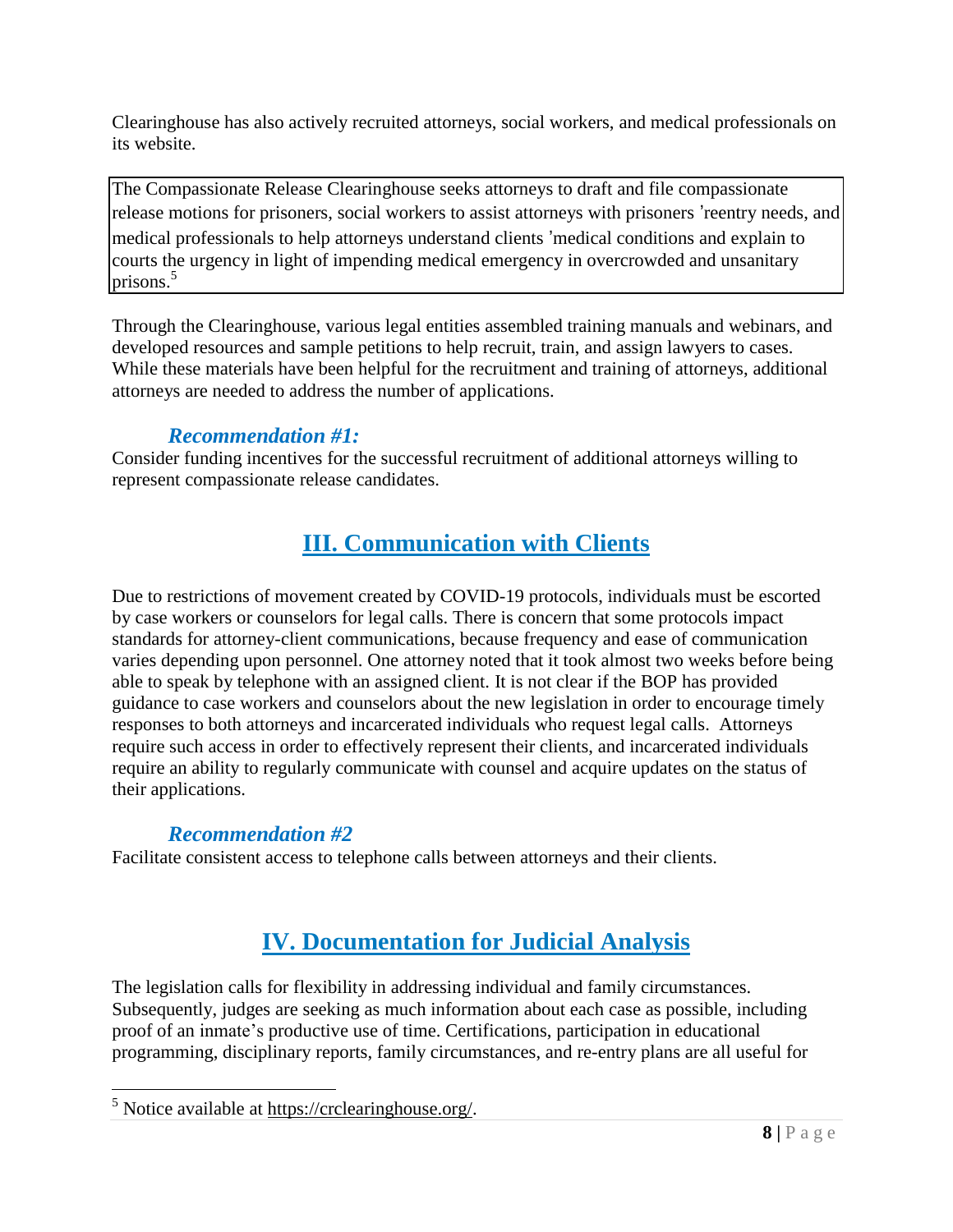judicial analysis. Some of the data is included in the presentence report. For confidentiality, the presentence report is not part of an inmate's accessible file, so it is not included in the packet sent to the USAO, which is ultimately sent to attorneys representing candidates.

Several attorneys have noted that it was a slow, sometimes difficult process to obtain the presentence report since this document was not made electronic until recently, and many of the cases are decades old. Also, some DC Code offenders have noted that it is difficult to obtain proof or documentation of rehabilitation, such as attendance in relevant programming, and indicators of good behavior.

#### *Recommendation #3*

<span id="page-8-0"></span>Ensure access to needed documents, especially the presentence report.

### <span id="page-8-1"></span>**V. Release and Reentry**

With the implementation of the new legislation, returning citizens need reentry services. The most difficult service to quickly obtain is housing for those without family members or those whose families have relocated out of DC, even if only to nearby suburbs. If post-incarceration supervision is required by the judge, returning citizens seeking a return to families who have relocated must first find short term housing until the interstate compact for supervision is complete. This process can take up to 45 days. In the interim, some families have made sacrificial provisions, including paying for hotel rooms in DC.

Organizations and agencies have collaborated to assist with reentry needs. For example, MORCA, RAN, and CSOSA have worked together to – respectively - find, provide, and pay for some temporary housing.

#### *Recommendation #4*

<span id="page-8-2"></span>Create needed services, especially easy-access housing, and increase accessibility to persons upon release.